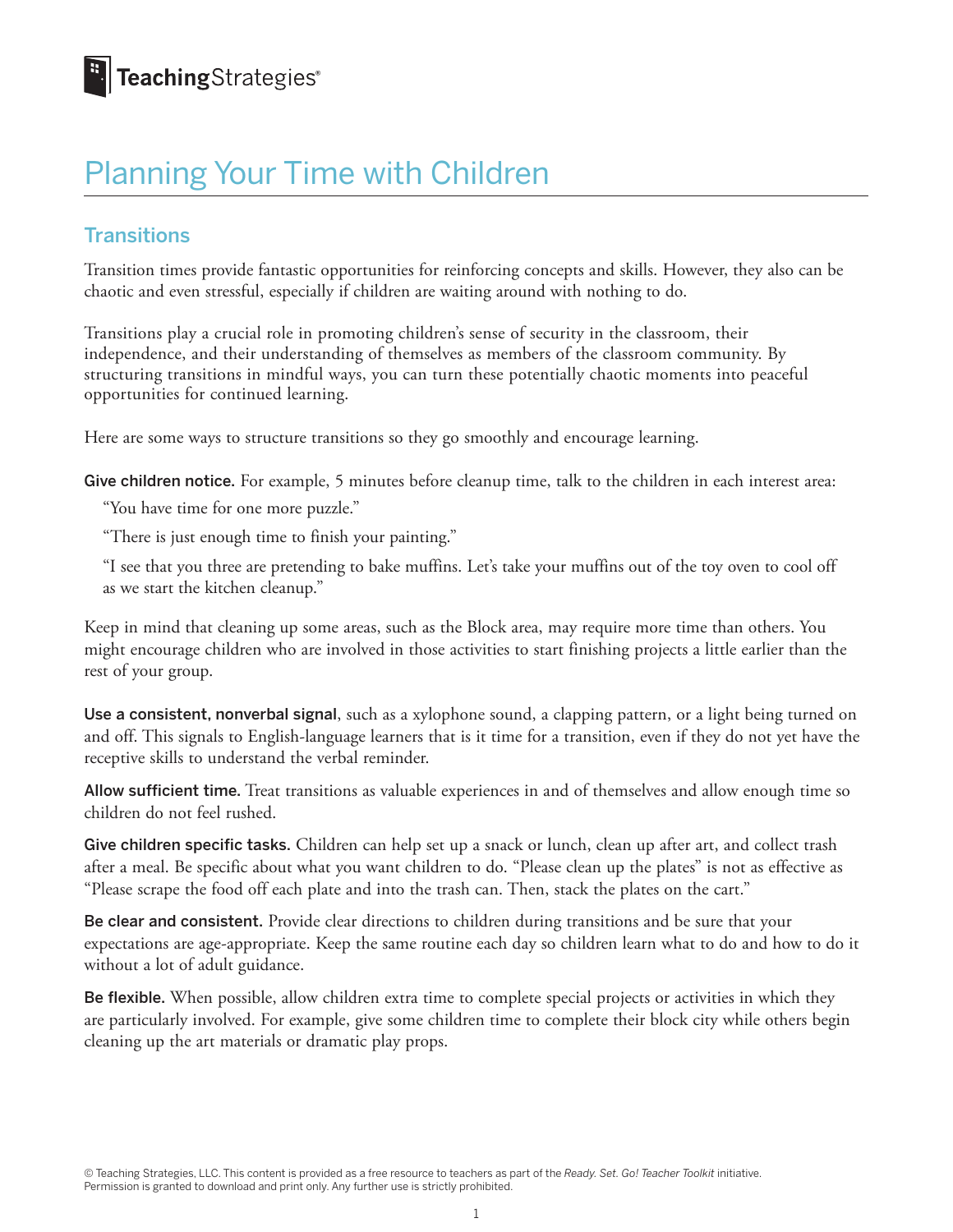### **E** TeachingStrategies®

Meet individual needs. Try to avoid having all children move from one activity to another as a group. It is also best not to require children to wait around doing nothing until everyone else is finished. Give children who have completed their tasks something to do, such as getting a book to read or straightening up a display, until everyone is ready to move to the next activity.

Use transitions as opportunities to teach. Think of how to move children from one activity to the next in ways that teach and reinforce skills. For example, say, "If your name begins with the same beginning sound as *bike*, *banana*, *baseball*, and *boat*, you may choose an interest area now." It is not easy to come up with ideas on the spot, so keep a set of *Mighty Minutes*® cards with you*.* These little cards include many ideas for those moments of the day between activities.

Transitions can be especially hard for some children. If children are having difficulty, make sure you that you are allowing sufficient time for transitions and that the children know what is expected of them.

When you establish consistent routines for ending one activity and beginning the next one, you help children understand the predictable nature of transitions and routines, which helps build their sense of security in knowing what comes next and what is expected of them.

#### The Daily Schedule

The daily schedule blocks out time and establishes a sequence for routines and experiences. When the daily schedule suits the children's individual and group needs, classroom life proceeds smoothly, is enjoyable for everyone, and children thrive. A good schedule for preschool children is balanced, offering choices and a range of activities, some initiated by children and others planned by teachers.

A daily schedule establishes the consistency that helps young children predict the sequence of events and thus feel more secure and in control of events. They delight in reminding you, "Snack comes next," or telling a visitor, "Now, we go outside." Consistency does not preclude flexibility, responsiveness, or spontaneity and does not mean that the clock rules the day. A special occurrence can be reason enough to alter the daily routine. For example, an unexpected snowfall might inspire you and the children to pause in the middle of choice time, put on jackets and hats, and go outdoors. Keep in mind what is most important: you want children to be excited about and engaged in what they are doing.

In deciding your schedule, start with the fixed times of daily events that cannot be changed. A fixed period might be lunch or the time when a shared playground is available. Keep in mind the developmental abilities of your children. Waiting should be minimized, and adequate time should be allotted for putting on coats and hats, eating meals and snacks, and cleaning up. Work periods should be long enough to give children a chance to select materials and activities, plan what they want to do, explore freely, and clean up afterward without feeling rushed.

A pictorial schedule helps all children, and particularly English-language learners, learn the sequence of the day's events. Post the schedule in both English and the first language that is predominant in the classroom.

© Teaching Strategies, LLC. This content is provided as a free resource to teachers as part of the *Ready. Set. Go! Teacher Toolkit* initiative. Permission is granted to download and print only. Any further use is strictly prohibited.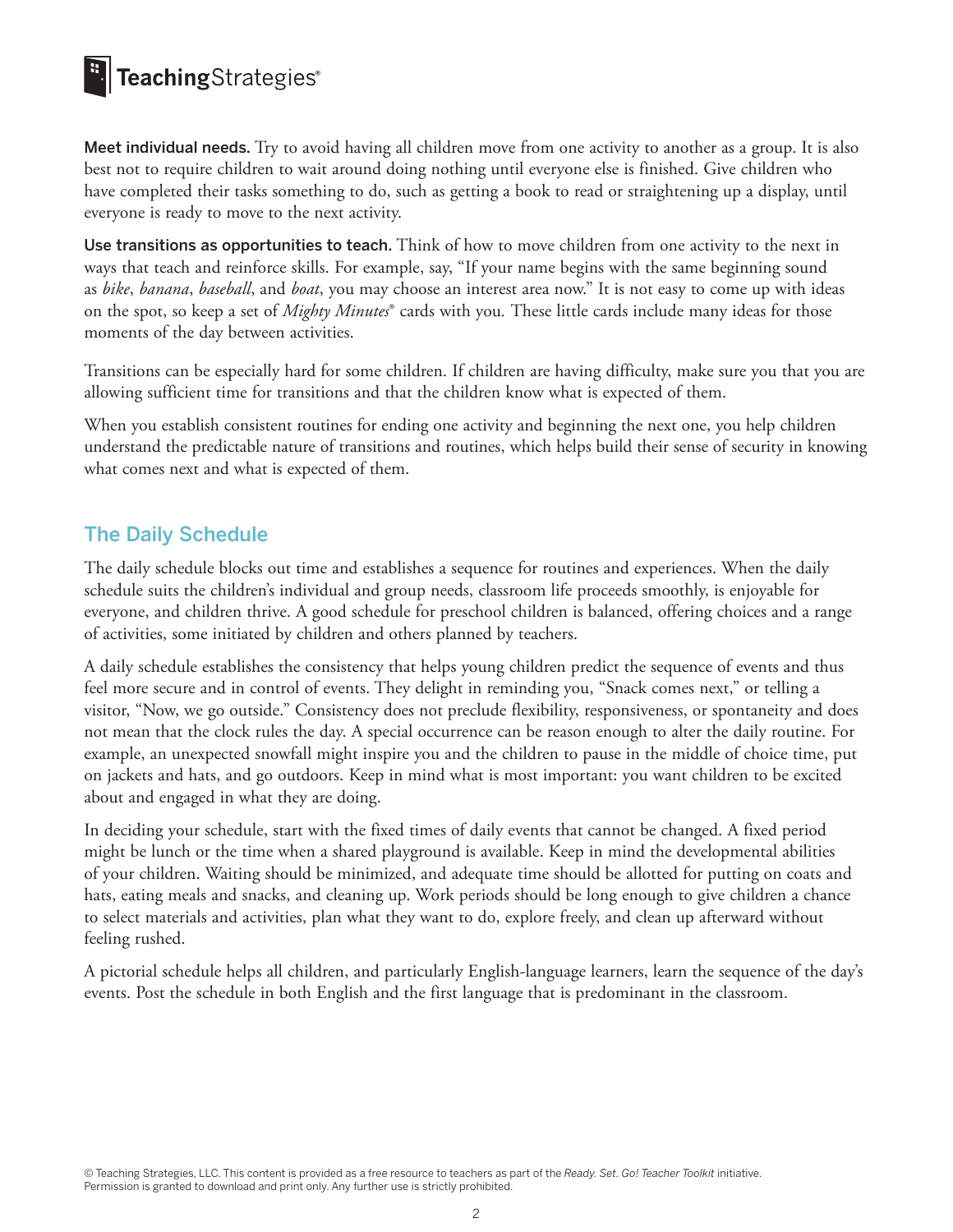### Daily Schedule Guidelines

- Offer a balance of active and quiet activities throughout the day.
- Allow at least 60 minutes for each choice time, if possible, so children can become deeply involved in their play.
- Allocate 40–60 minutes for each outdoor period.
- Plan two or three read-aloud times every day.
- Include times for teaching literacy and math skills intentionally every day.

To give you an idea of how to organize a full-day program, we provide a sample full-day schedule (6 hours) with an explanation of what takes place during the estimated time periods. We also offer suggestions for designing an all-day (11-hour) schedule and a half-day (3-hour) program. These sample schedules may be adapted to suit your situation.

The schedule is more than your guide for each day—it is a valuable tool for promoting literacy skills and understanding about time and sequencing. Display the schedule at the children's eye level. Refer to it during the day and focus children's attention on the order of daily routines and activities For example, say, "Let's look at our schedule to see what comes next. We just finished large-group time. Next, we have choice time! Maybe you could build with blocks, draw or paint, or examine our new collection of shells."

| Arrival,<br>preparation,<br>and choice<br>activities | 30 minutes<br>(before and<br>while children<br>arrive) | Review the plans for the day. Conduct a health and safety check (e.g.,<br>refill bathroom supplies, remove any broken or torn materials, check<br>outside for trash). Prepare interest areas (e.g., add new materials, mix<br>paint, set out ingredients for a cooking activity, collect materials needed<br>for small groups). Greet each family and child as they arrive. Help<br>children store belongings, respond to the question of the day, and select<br>an activity (e.g., play with toys and games, draw, continue to work on a<br>project, look at books, listen to recorded stories, or use the tablet or the<br>computer). Talk with individual children as you supervise hand washing<br>and a self-service breakfast as appropriate. |
|------------------------------------------------------|--------------------------------------------------------|-----------------------------------------------------------------------------------------------------------------------------------------------------------------------------------------------------------------------------------------------------------------------------------------------------------------------------------------------------------------------------------------------------------------------------------------------------------------------------------------------------------------------------------------------------------------------------------------------------------------------------------------------------------------------------------------------------------------------------------------------------|
| Group<br>meeting                                     | 20 minutes<br>$(9:00 - 9:20)$                          | Give a signal to gather the group together. Start with a welcome song.<br>Discuss attendance and job charts, invite children to share news, discuss<br>the question of the day, record children's ideas, lead a song or fingerplay,<br>conduct an activity or discussion related to the study topic, discuss plans<br>for the day, and introduce any new materials added to interest areas.                                                                                                                                                                                                                                                                                                                                                         |

Full-Day Schedule 9:00 a.m.–3:00 p.m.

<sup>©</sup> Teaching Strategies, LLC. This content is provided as a free resource to teachers as part of the *Ready. Set. Go! Teacher Toolkit* initiative. Permission is granted to download and print only. Any further use is strictly prohibited.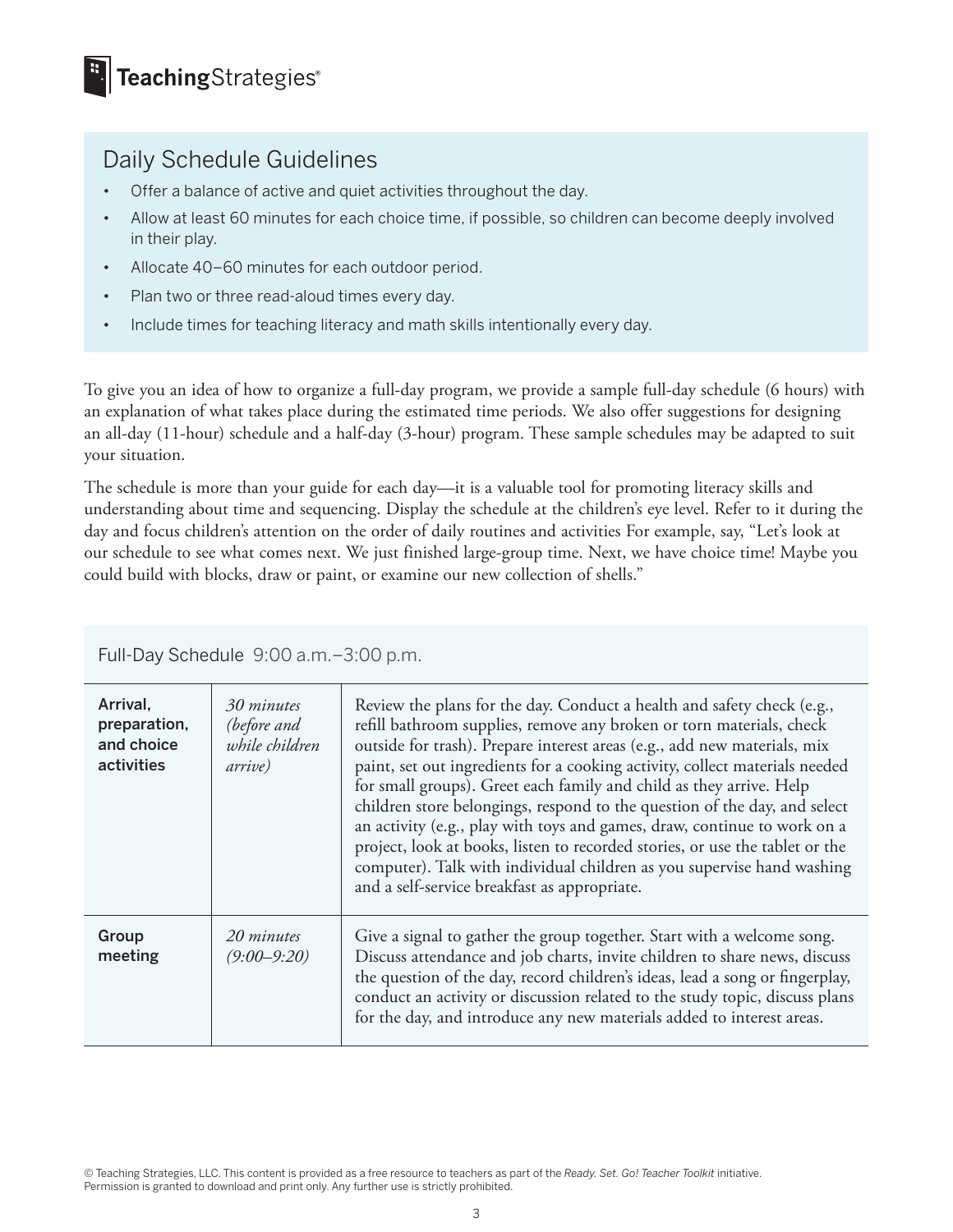

# **E.** TeachingStrategies®

| <b>Choice time</b>                    | 60 minutes<br>$(9:20 - 10:20)$  | Transition children gradually to choice-time activities (e.g., say, "If you<br>are wearing red, you may choose an interest area."). Guide children in<br>selecting where they want to start and what they want to do. Circulate<br>around the room as you observe and interact with children to extend<br>play and learning related to the study topic and other areas of interest.<br>Give a 5-minute warning before cleanup time and help children put<br>materials away in each interest area.                                                                                                                                                                                                                                                                                                        |
|---------------------------------------|---------------------------------|----------------------------------------------------------------------------------------------------------------------------------------------------------------------------------------------------------------------------------------------------------------------------------------------------------------------------------------------------------------------------------------------------------------------------------------------------------------------------------------------------------------------------------------------------------------------------------------------------------------------------------------------------------------------------------------------------------------------------------------------------------------------------------------------------------|
| Cleanup,<br>handwashing,<br>and snack | 20 minutes<br>$(10:20 - 10:40)$ | Sit with children and lead discussions about what took place during<br>choice-time and small-group activities. Have conversations with<br>individual children. Those who finish early may go to the large-group<br>area and look at books while others are finishing.                                                                                                                                                                                                                                                                                                                                                                                                                                                                                                                                    |
| <b>Small groups</b>                   | 20 minutes<br>$(10:40 - 11:00)$ | Gather children for small-group activities to introduce new concepts and<br>reinforce skills they are developing. If one or more other adults are in the<br>room, you may choose to conduct two or more small groups at once.<br>Otherwise, invite children not currently participating in a small group<br>to select a quiet activity (e.g., play with toys and games, draw, continue<br>to work on a project, look at books, listen to recordings, or use the<br>computer). An alternative is to continue choice time for an additional 20<br>minutes, conducting a small-group activity during that time.<br>Detailed guidance for conducting small-group activities is provided in<br>Volume 4: Language & Literacy and Volume 5: Mathematics. Intentional<br>Teaching Experiences also offer ideas. |
| Outdoor<br>choice time                | 40 minutes<br>$(11:00 - 11:40)$ | Supervise children who are using the playground toys and equipment<br>(e.g., swings, climbers, slides). Observe and interact with children as<br>they jump rope, play ball games, blow bubbles, explore nature, and so<br>on. Lead activities related to a study, or assist games and movement<br>activities that promote large-muscle development. Help children put<br>away or carry in toys and materials, hang up jackets, use the toilet, and<br>wash their hands.                                                                                                                                                                                                                                                                                                                                  |
| Read-aloud                            | 15 minutes<br>$(11:40 - 11:55)$ | Focus children's attention by beginning with a song or fingerplay that<br>ends quietly. Read a story or discuss a book related to the topic of the<br>class's current study.                                                                                                                                                                                                                                                                                                                                                                                                                                                                                                                                                                                                                             |
| Lunch                                 | 40 minutes<br>$(11:55 - 12:35)$ | Help children prepare the tables for lunch. Eat with the children to<br>encourage conversations about the day's events, the meal, and other<br>topics that interest them. Guide children in cleaning up after lunch,<br>brushing teeth, setting out cots or mats, and preparing to rest.                                                                                                                                                                                                                                                                                                                                                                                                                                                                                                                 |

© Teaching Strategies, LLC. This content is provided as a free resource to teachers as part of the *Ready. Set. Go! Teacher Toolkit* initiative. Permission is granted to download and print only. Any further use is strictly prohibited.